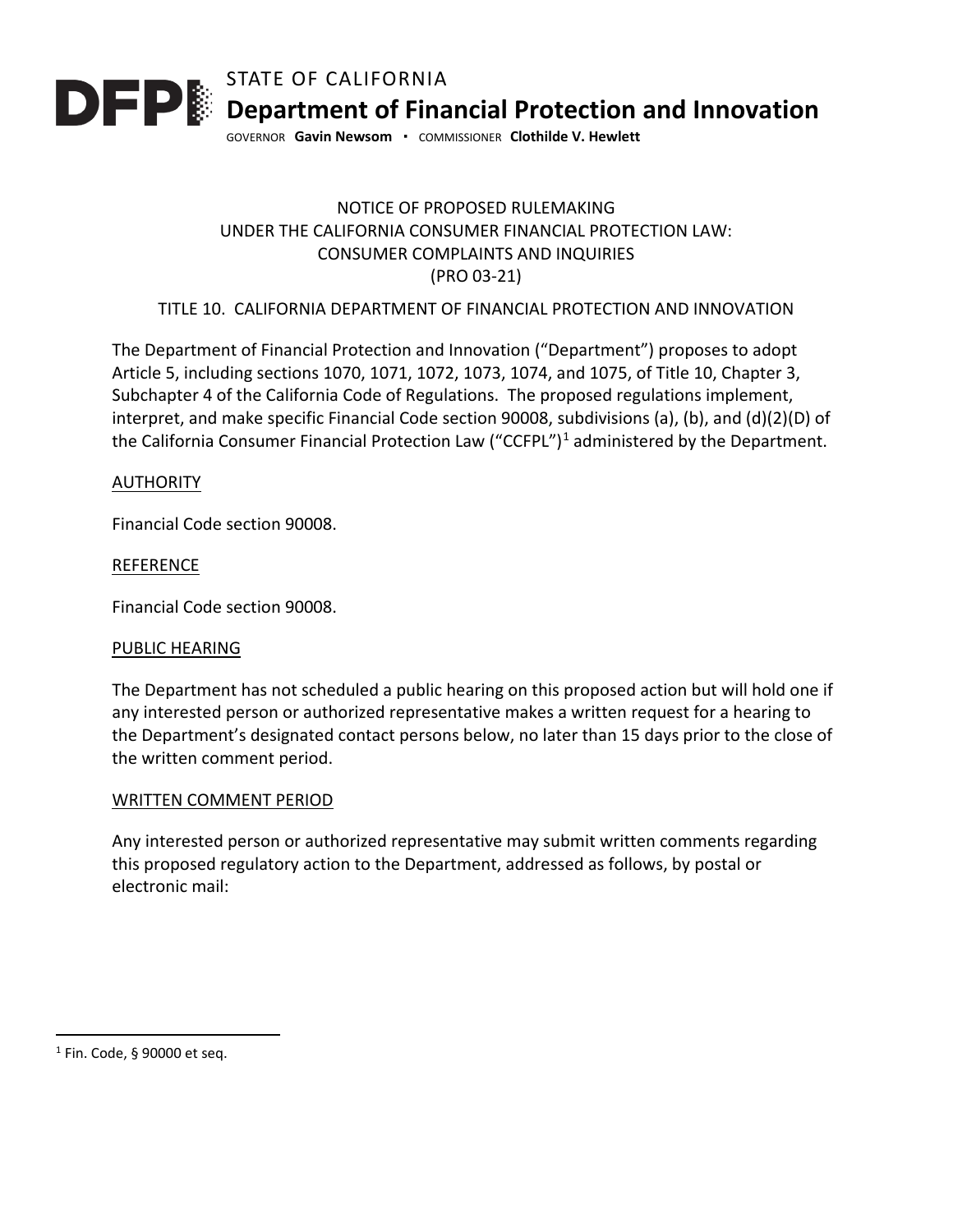## *By Postal Mail*

Department of Financial Protection and Innovation Attn: Sandra Navarro 300 S. Spring Street, Suite 15513 Los Angeles, California 90013

### *By Electronic Mail*

Comments may be submitted electronically to regulations @dfpi.ca.gov with a copy to [David.Bae@dfpi.ca.gov.](mailto:David.Bae@dfpi.ca.gov) Please identify the comments as PRO 03-21 in the subject line.

Written comments may be submitted until July 5, 2022.

### INFORMATIVE DIGEST

### Policy Statement and Specific Benefits Anticipated from Regulatory Action

On September [2](#page-1-0)5, 2020, Governor Newsom signed Assembly Bill 1864<sup>2</sup> establishing the CCFPL,<sup>[3](#page-1-1)</sup> which expanded the Department's oversight authority to cover business activity it could not previously regulate including, but not limited to, debt collection, debt settlement, credit repair, check cashing, rent-to-own contracts, retail sales financing, consumer credit reporting, and lead generation.<sup>[4](#page-1-2)</sup> Among other things, the Legislature intended for the CCFPL to protect consumers from discrimination and unfair, deceptive, and abusive acts and practices by covered persons in connection with financial products and services.[5](#page-1-3) 

The proposed regulations adopt new rules to implement, interpret, and make specific section 90008, subdivisions (a), (b), and (d)(2)(D) of the CCFPL pertaining to consumer complaints and inquiries.

Financial Code section 90008, subdivision (a) authorizes the Department to promulgate rules establishing reasonable procedures for covered persons to provide a timely response to consumers regarding complaints and inquiries.<sup>[6](#page-1-4)</sup> The proposed rules would help protect consumers by ensuring covered persons have written policies and procedures in place regarding the handling of complaints and inquiries.

Financial Code section 90008, subdivision (b) authorizes the Department to promulgate rules establishing reasonable procedures for covered persons to provide a timely response to the Department concerning consumer complaints and inquiries.<sup>7</sup> The proposed rules would protect

<span id="page-1-0"></span><sup>2</sup> Stats. 2020, ch. 157 (A.B. 1864), § 7, eff. Jan. 1, 2021.

<span id="page-1-1"></span><sup>3</sup> Fin. Code, § 90000 et seq.

<span id="page-1-2"></span><sup>4</sup> Sen. Banking and Financial Institutions Com., Rep. on Assem. Bill No. 1864 (2019-2020 Reg. Sess.) as amended Aug. 25, 2020, p. 4.

<span id="page-1-3"></span> $5$  Fin. Code, § 90000, subd. (b)(3).

<span id="page-1-4"></span><sup>6</sup> Fin. Code, § 90008, subd. (a).

<span id="page-1-5"></span> $7$  Fin. Code, § 90008, subd. (b).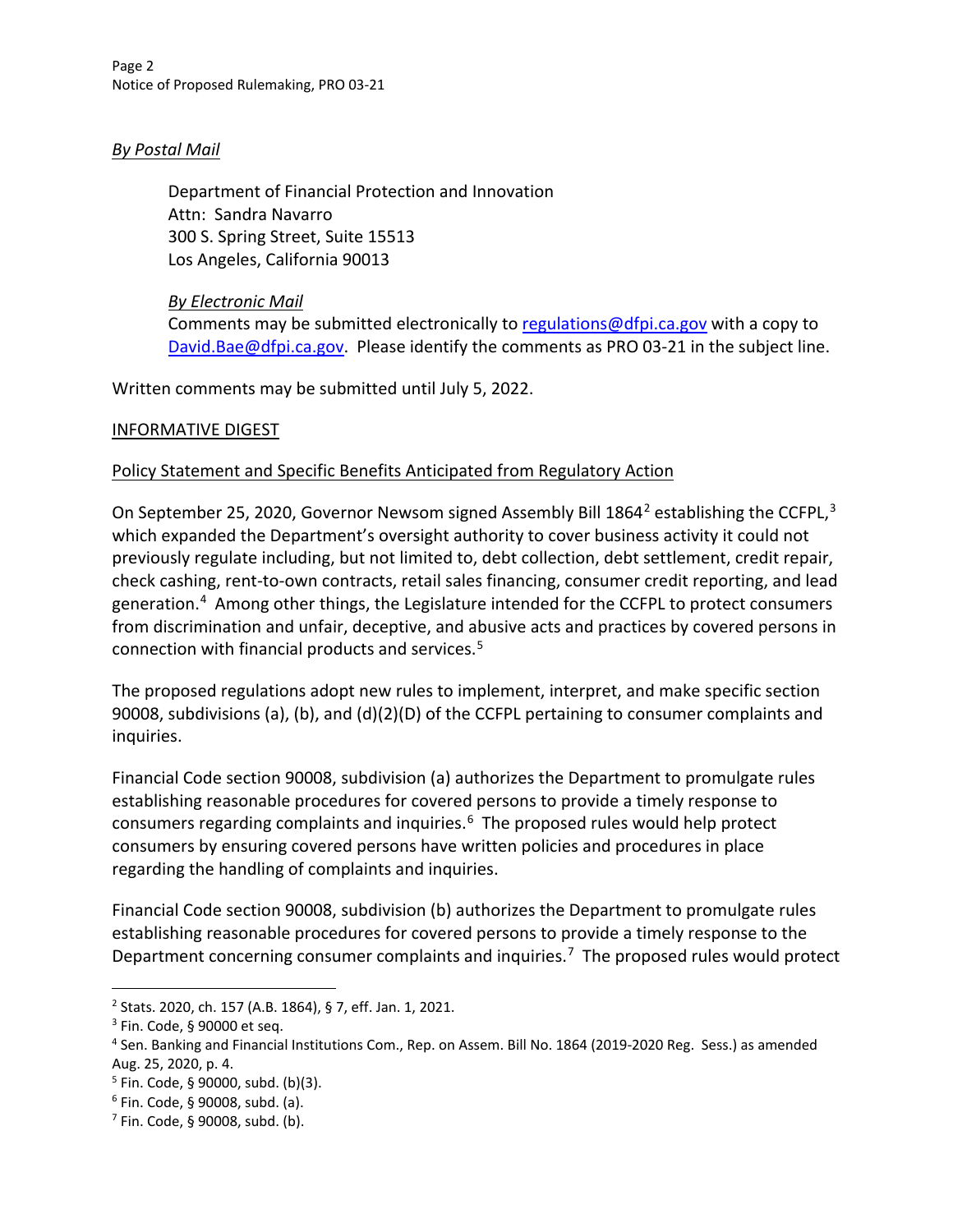Page 3 Notice of Proposed Rulemaking, PRO 03-21

consumers by ensuring covered persons have policies and procedures in place with respect to the handling of requests from the Department regarding consumer complaints and inquiries.

Financial Code section 90008, subdivision (d)(2)(D) permits covered persons to withhold nonpublic or confidential information, including confidential supervisory information, in response to a consumer request to the covered person for information regarding a consumer financial product or service.<sup>8</sup> The proposed rules would help clarify this statutory provision for covered persons and consumers by defining the terms "nonpublic or confidential information" and "confidential supervisory information."

# *Anticipated Benefits of the Proposed Regulations*:

The broad objective of this regulatory action mirrors the Legislature's intent in enacting the CCFPL: to strengthen consumer protections by expanding the ability of the Department to improve accountability and transparency in the California financial system, provide consumer financial education, and protect consumers from abusive financial practices, while prioritizing the prevention of unethical businesses from harming the most vulnerable populations. [9](#page-2-1) The proposed regulations would achieve these benefits by requiring covered persons to have appropriate procedures to review, investigate, respond to, track, and report consumer complaints and inquiries. Without these regulations, there would be no specific requirements for covered persons to respond to complaints and inquiries, conduct meaningful investigations, or take appropriate steps to address issues raised by the consumer complaints and inquiries. Also, without these regulations, covered persons would not be subject to enforcement action by the Department for violating Financial Code section 90008. [10](#page-2-2)

The specific benefits of these rules include enhancing the quality of financial services and products offered, thereby improving the public perception of covered persons, increasing the public's trust in these financial products and services, and bringing more business to each covered person.

### Summary of Existing Laws and Regulations, and Effect of Proposed Action

Existing law requires the Department to promulgate rules establishing reasonable procedures for covered persons to provide a timely response to consumers, in writing where appropriate, regarding the consumer's complaints against, or inquiries concerning, a covered person.<sup>11</sup>

Existing law requires the Department to promulgate rules requiring a covered person to provide a timely response, in writing where appropriate, to the Department concerning a consumer complaint or inquiry, including steps that have been taken by the covered person to respond to the complaint or inquiry of the consumer, responses received by the covered person from the

<span id="page-2-0"></span><sup>8</sup> Fin. Code, § 90008, subd. (d)(2)(D).

<span id="page-2-1"></span> $9$  Fin. Code, § 90000, subd. (a)(4).

<span id="page-2-2"></span><sup>10</sup> Fin. Code, § 90008, subd. (e).

<span id="page-2-3"></span> $11$  Fin. Code, § 90008, subd. (a).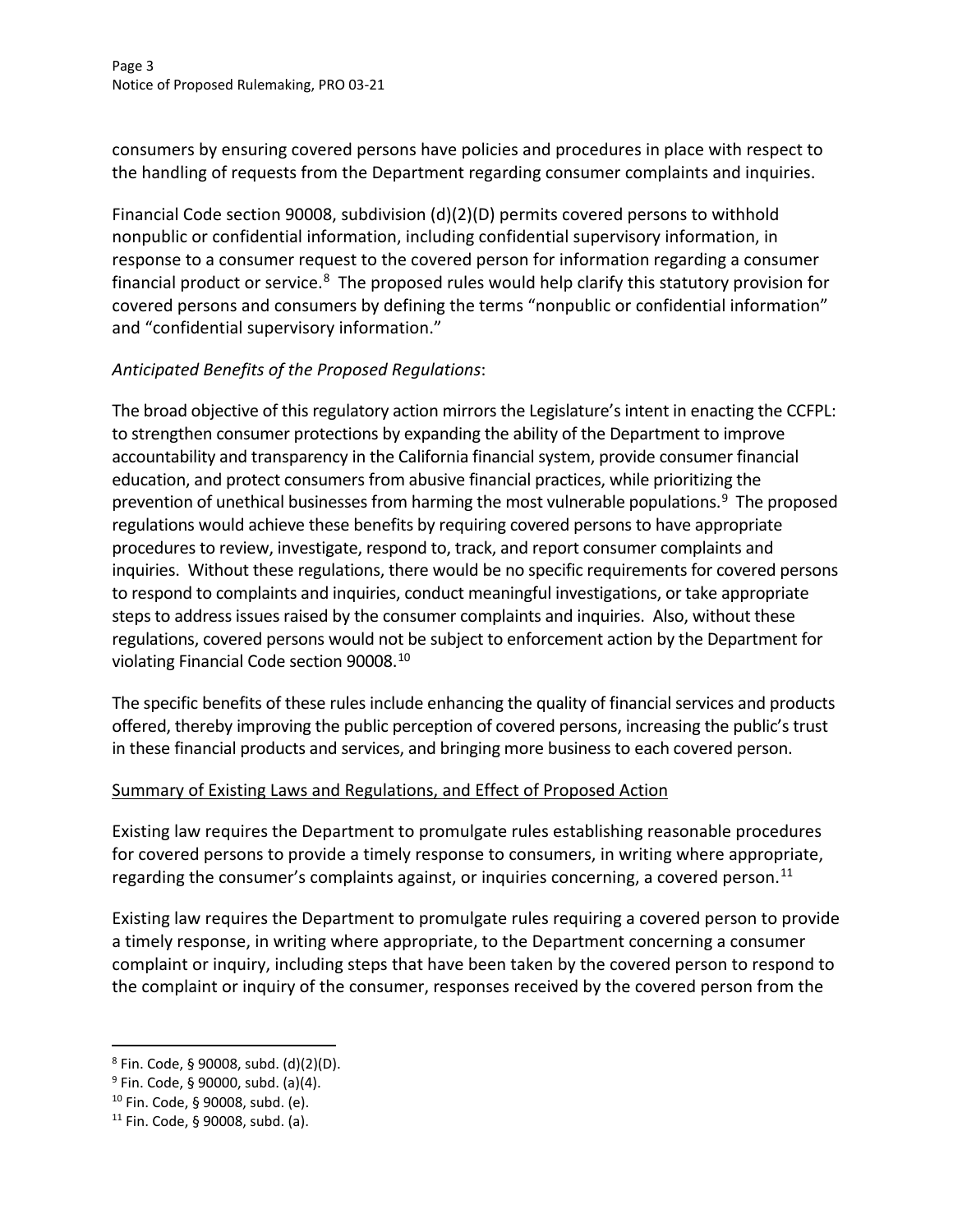consumer, and follow-up actions or planned follow-up actions by the covered person to respond to the complaint or inquiry of the consumer.<sup>[12](#page-3-0)</sup>

Under existing law, a covered person may not be required to provide nonpublic or confidential information, including confidential supervisory information, in response to a consumer request for information concerning a consumer financial product or service.<sup>[13](#page-3-1)</sup>

To implement these statutory provisions, this proposed regulatory action:

- Identifies entities that are exempt from the proposed rules;
- Defines terms used in the proposed rules;
- Establishes procedures for covered persons to respond to consumer complaints and to develop and implement written policies and procedures regarding the initiation of complaints, the acknowledgement of receipt of complaints, the review and evaluation of complaints, the tracking of complaints, the response to complaints, the maintenance of a written record for each complaint, the administration of the complaint process without discrimination, and the reporting of complaints to the Department;
- Establishes procedures for covered persons to respond to consumer inquiries and to develop and implement written policies and procedures regarding the initiation of inquiries, the review and evaluation of inquiries, the response to inquiries, the retention of copies of written inquiries and responses, the tracking of inquiries, the administration of the inquiry process without discrimination, and the reporting of inquiries to the Department;
- Establishes requirements for covered persons to develop and implement written policies and procedures for responding to requests from the Department regarding consumer complaints and inquiries; and
- Defines "nonpublic or confidential information," "confidential supervisory information," "personal information," and "publicly available information."

### Existing Federal Regulation or Statute

Existing comparable federal regulations or statutes include:

- 12 U.S.C. section 5534(b),
- 12 U.S.C. section  $5534(c)(1)$ ,
- 12 U.S.C. section  $5534(c)(2)(D)$ ,
- 12 C.F.R. section 1070.2(f), and
- 12 C.F.R. section 1070.2(i).

<span id="page-3-0"></span><sup>12</sup> Fin. Code, § 90008, subd. (b).

<span id="page-3-1"></span><sup>13</sup> Fin. Code, § 90008, subd. (d)(2)(D).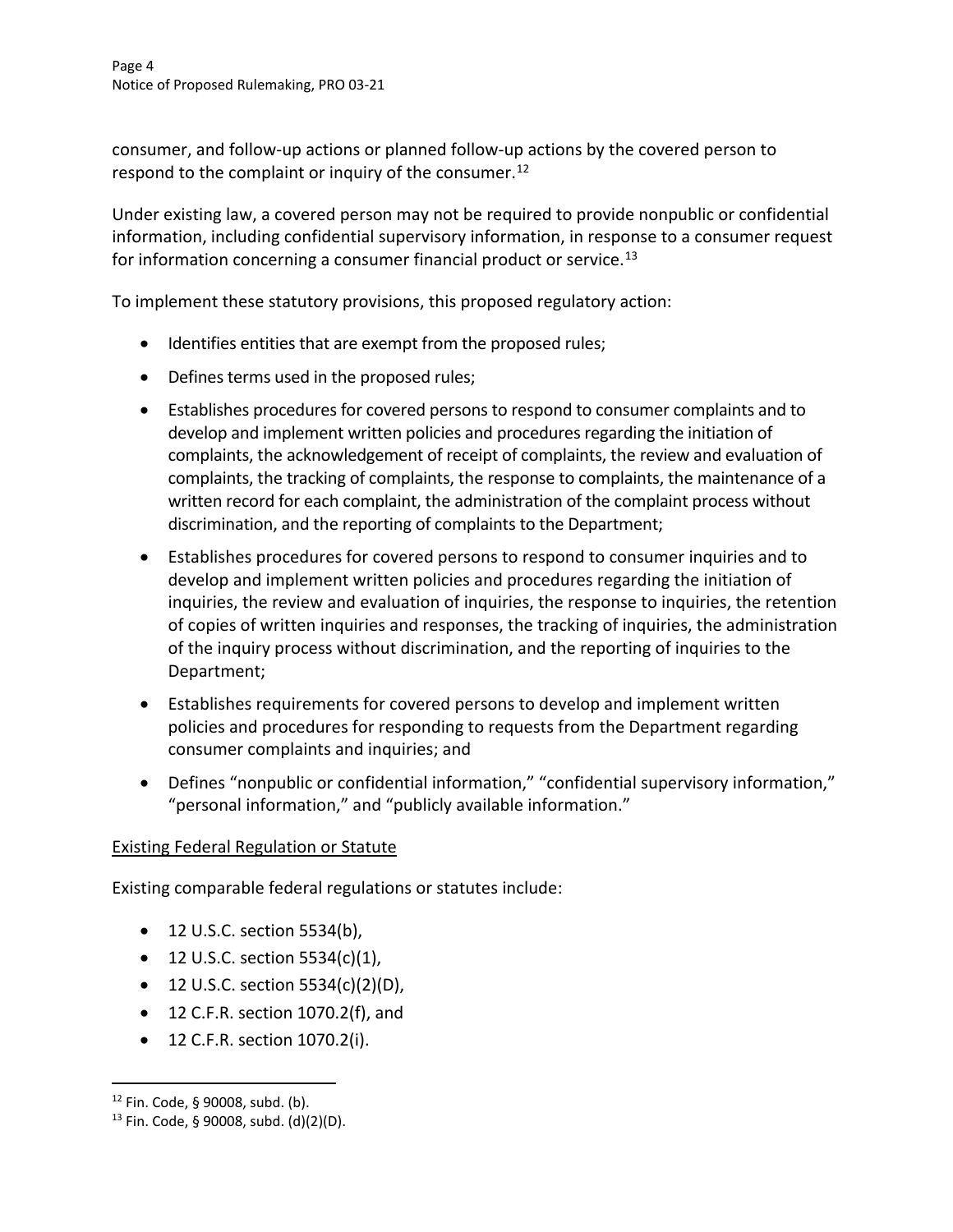However, there are no significant differences between these federal laws, which apply to covered persons under Title X of the Dodd-Frank Wall Street Reform and Consumer Protection Act,<sup>14</sup> and the proposed action, which applies to covered persons under the CCFPL.

### Existing State Regulations

The Department evaluated the proposed regulations for consistency and compatibility with existing state regulations and has concluded these are the only regulations pertaining to covered persons under the CCFPL.

## Forms Incorporated by Reference

This proposed regulatory action does not incorporate any forms by reference.

## DISCLOSURES REGARDING THE PROPOSED ACTION

*The Department has made the following initial determinations:*

Mandate on local agencies or school districts: None.

Cost to any local agency or school district which must be reimbursed in accordance with Government Code sections 17500 through 17630: None.

Cost or savings to any state agency: \$100,000 to implement the proposed regulations and \$500,000 in ongoing costs (these costs are absorbable within existing resources).

Other nondiscretionary cost or savings imposed on local agencies: None.

Cost or savings in federal funding to the state: None.

### ADVERSE ECONOMIC IMPACT ON BUSINESS

The Department has made an initial determination this proposed regulatory action will not have a significant, statewide, adverse, economic impact directly affecting business, including the ability of California businesses to compete with businesses in other states.

### EFFECT ON SMALL BUSINESS

This regulatory action may impact small business.

### COST IMPACTS ON REPRESENTATIVE PRIVATE PERSON OR BUSINESS

The Department estimates a representative covered person could incur initial costs of \$2,500 and annual costs thereafter of \$4,000 to comply with this regulatory action.

<span id="page-4-0"></span><sup>14</sup> Pub.L. No. 111-203 (July 21, 2010) 124 Stat. 1955.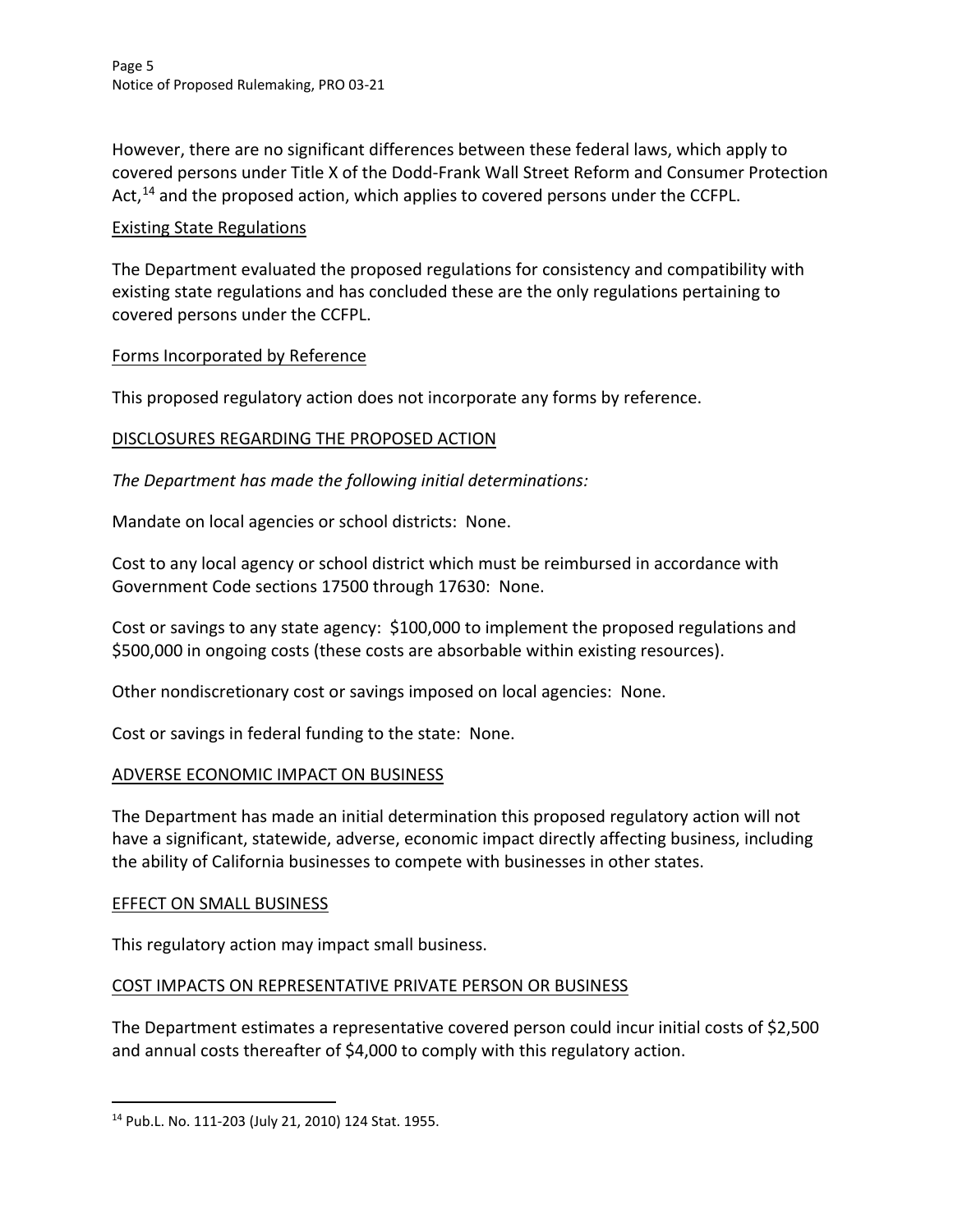Initial costs would include the cost to develop and implement written policies and procedures, forms, consumer disclosures, and templates for responses, record-keeping, and reporting. The covered person would also incur initial costs to revise their contracts with third parties.

Ongoing costs would include the cost to review, evaluate, and investigate complaints and inquiries, to monitor the operation of the complaint process, to track complaints and inquiries, to respond to complaints and inquiries, to maintain a written record for each complaint, and to collect information and prepare reports for the Department regarding complaints and inquiries. Most of these costs would be absorbable, however, because covered persons already receive, evaluate, investigate, track, respond to, and monitor consumer complaints and inquiries to some degree.

Ongoing costs would also include the cost to provide a live representative to receive oral complaints and inquiries and provide status updates; however, these costs should be absorbable as most covered persons already have staff on hand to perform these tasks, which are a part of everyday customer service. Moreover, the regulations mitigate this cost by permitting covered persons to provide complainants and inquirers with the option to leave a voicemail message for a call back within twenty-four hours, which should obviate the need to hire additional staff.

The only other ongoing cost would be the cost to provide translation and interpretation services to consumers for whom the covered person has negotiated a contract primarily in one of five languages; however, this cost would be absorbable because covered persons subject to this requirement would already be providing translations to their customers.

### RESULTS OF THE ECONOMIC IMPACT ANALYSIS

The Department has determined:

- The proposed action may create jobs but will not eliminate jobs within California;
- The proposed action will not create new businesses or eliminate existing businesses within California;
- The proposed action will not affect the expansion of businesses currently doing business within California; and
- The proposed action will benefit the health and welfare of California residents, worker safety, and the state's environment.

# BUSINESS REPORTING REQUIREMENT

The Department has determined it is necessary for the health, safety, or welfare of the people of this state that the reports required in this regulatory action apply to businesses.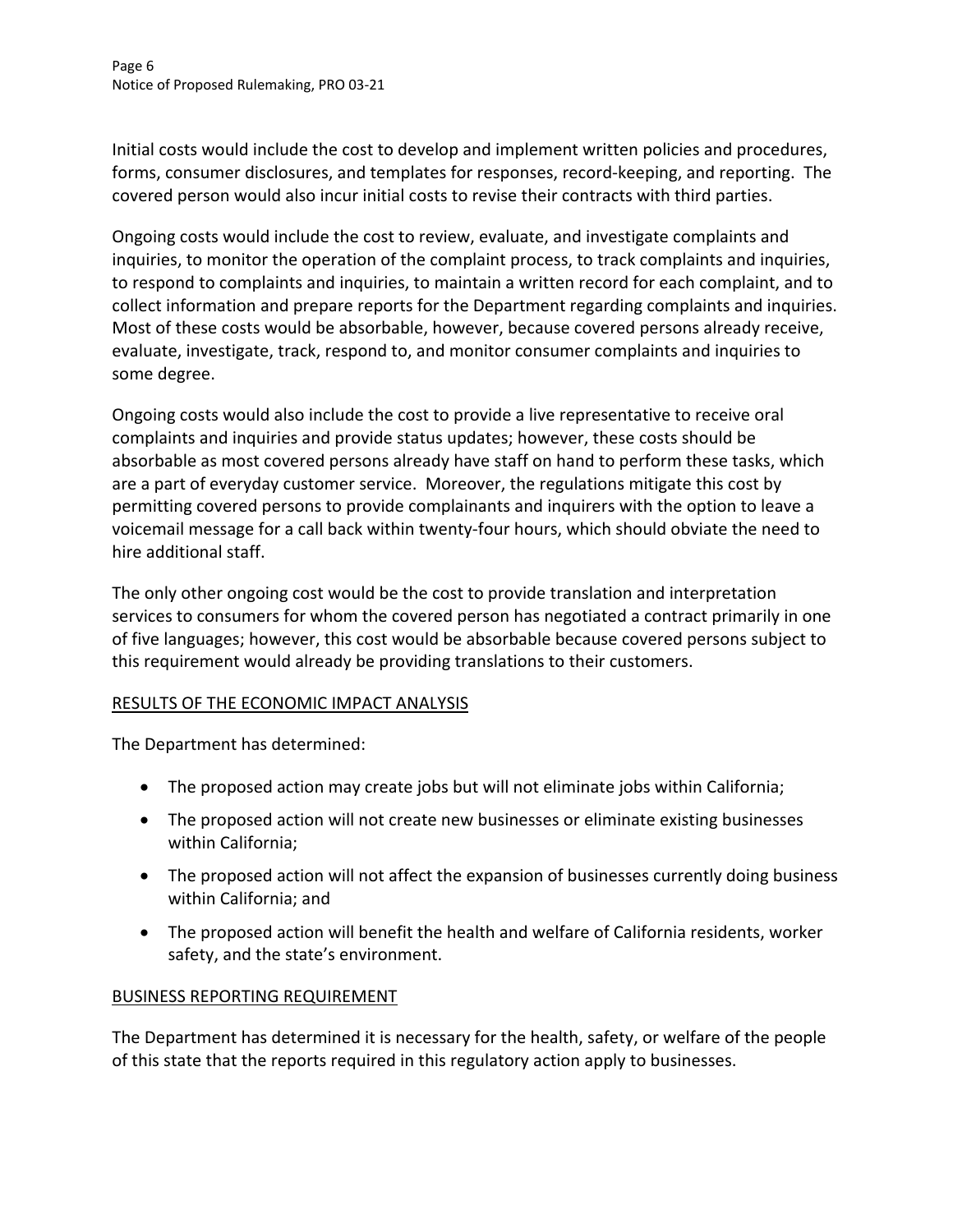### CONSIDERATION OF ALTERNATIVES

The Department must determine that no reasonable alternative it considered or that has otherwise been identified and brought to its attention would be more effective in carrying out the purpose for which the action is proposed, would be as effective and less burdensome to affected private persons than the proposed action, or would be more cost-effective to affected private persons and equally effective in implementing the statutory policy or other provision of law.

# AVAILABILITY OF THE NOTICE, STATEMENT OF REASONS, TEXT OF PROPOSED REGULATIONS AND RULEMAKING FILE

The Department will make the entire rulemaking file, including this notice, the initial statement of reasons, and the proposed text of the regulations, available for inspection and copying throughout the rulemaking process at the address provided, and from the persons identified, in the "Contact Persons" section of this notice.

## AVAILABILITY OF THE DOCUMENTS ON THE INTERNET

The notice, initial statement of reasons, and proposed text are also available on the Department's Web site at [www.dfpi.ca.gov.](http://www.dfpi.ca.gov/) To access the documents from the Department's Web site, click on "Laws and Regulations" under the "Licensees" tab at the top of the home page, then on the "Regulations / Rulemaking" link, and then on the "California Consumer Financial Protection Law" link.

### AVAILABILITY OF CHANGED OR MODIFIED TEXT

After holding the hearing, if scheduled, and considering all timely and relevant comments, the Department may adopt the proposed regulations substantially as described in this notice. If the Department makes modifications sufficiently related to the originally proposed text, it will make the modified text (with the changes clearly indicated) available to the public for at least 15 days prior to adopting the revised regulations. Requests for a copy of any modified regulation(s) must be addressed to the contact persons named in this notice. The Department will accept written comments on the modified regulations for at least 15 days after the date they are made available.

### AVAILABILITY OF THE FINAL STATEMENT OF REASONS

The Final Statement of Reasons will be available when completed. Copies may be requested from the contact person named in this notice or accessed on the website listed above.